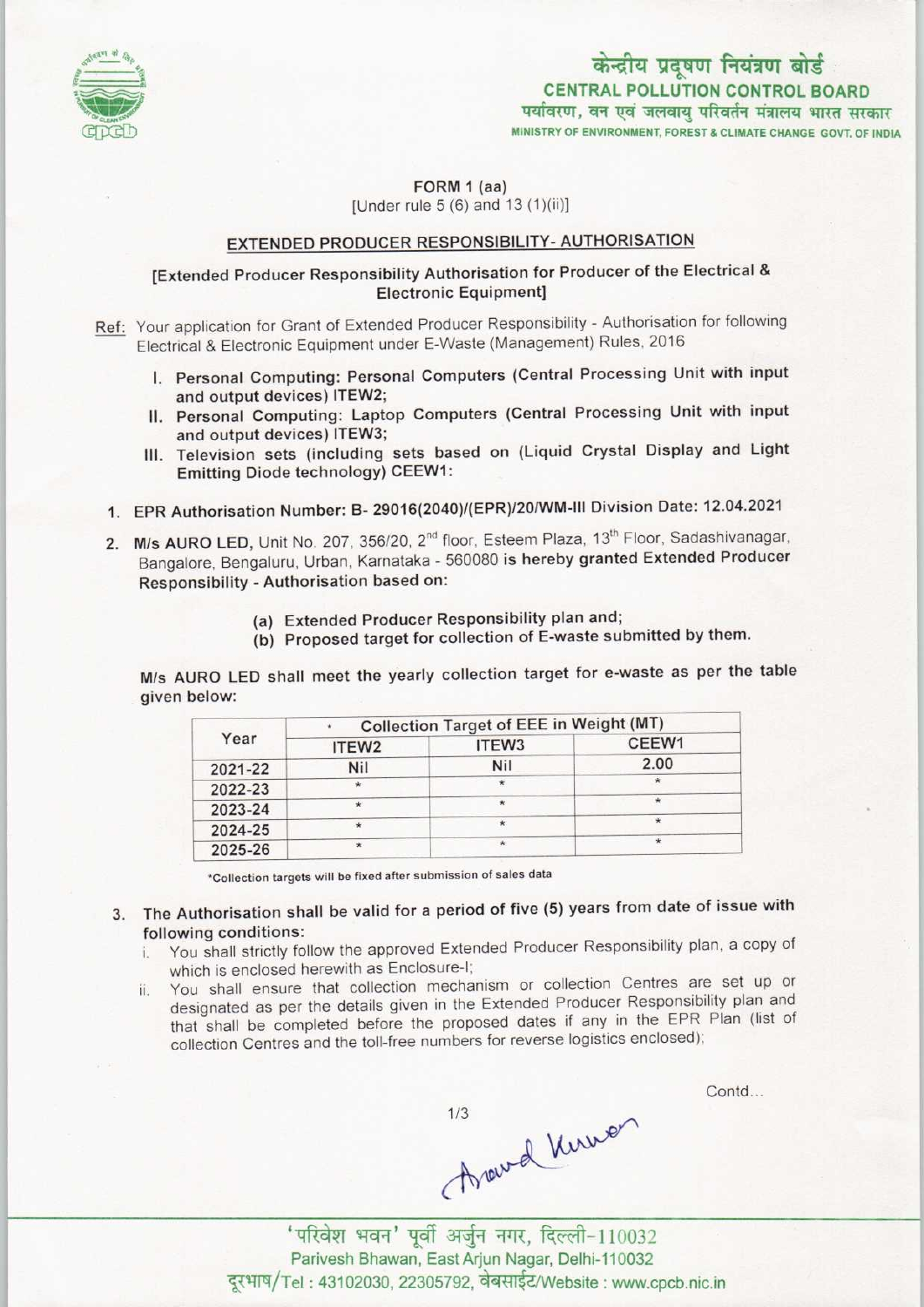

#### From pre page...

- iii. You shall ensure that all the collected e-waste is channelized to recycler/dismantler M/sGreenZon Recycling Pvt. Ltd., R-30, UPSIDC, Industrial Area, Sikandrabad, U. P. - 203205, India and records shall be maintained at recycler/dismantler and your end;
- iv. You shall maintain records, in Form-2 of these Rules, of e-waste and make such records available for scrutiny by Central Pollution Control Board;
- v. You shall file annual returns in Form-3 to the Central Pollution Control Board on or before 30th day of June following the financial year to which that returns relates.

# vi. General Terms & Conditions of the Authorisation:

- a.The authorisation shall comply with provisions of the Environment (Protection) Act, 1986 and the E-waste (Management) Rules,2016 made there under;
- b. The authorisation or its renewal shall be produced for inspection at the request of an officer authorised by the Central Pollution Control Board;
- c.Any change in the approved Extended Producer Responsibility plan should be informed to Central Pollution Control Board within 15 days on which decision shall be communicated by Central Pollution Control Board within sixty days;
- d.It is the duty of the authorised person to take prior permission of the Central Pollution Control Board to close down any collection centre/points or any other facility which are part of the EPR plan;
- e.An application for the renewal of authorisation shall be made aslaid down in subrule (vi) of rule of 13(1) the E-Waste (Management) Rules, 2016;
- f. The Board reserves right to cancel/amend/revoke the authorisation at any time as per the policy of the Board or Government.

#### vii. Additional Conditions: -

- a) That the applicant will submit annual sales data along with annual returns;
- b) That the applicant has to ensure that the addresses of collection points provided by them in their EPR Plan are correct and traceable and the collection points/centres are functional;
- c) That the applicant will submit revised application for grant of EPR Authorisation in case of applicant adding/changing PRO or changing its EPR Plan;

 $2/3$ 

Contd...

Mard Kerner